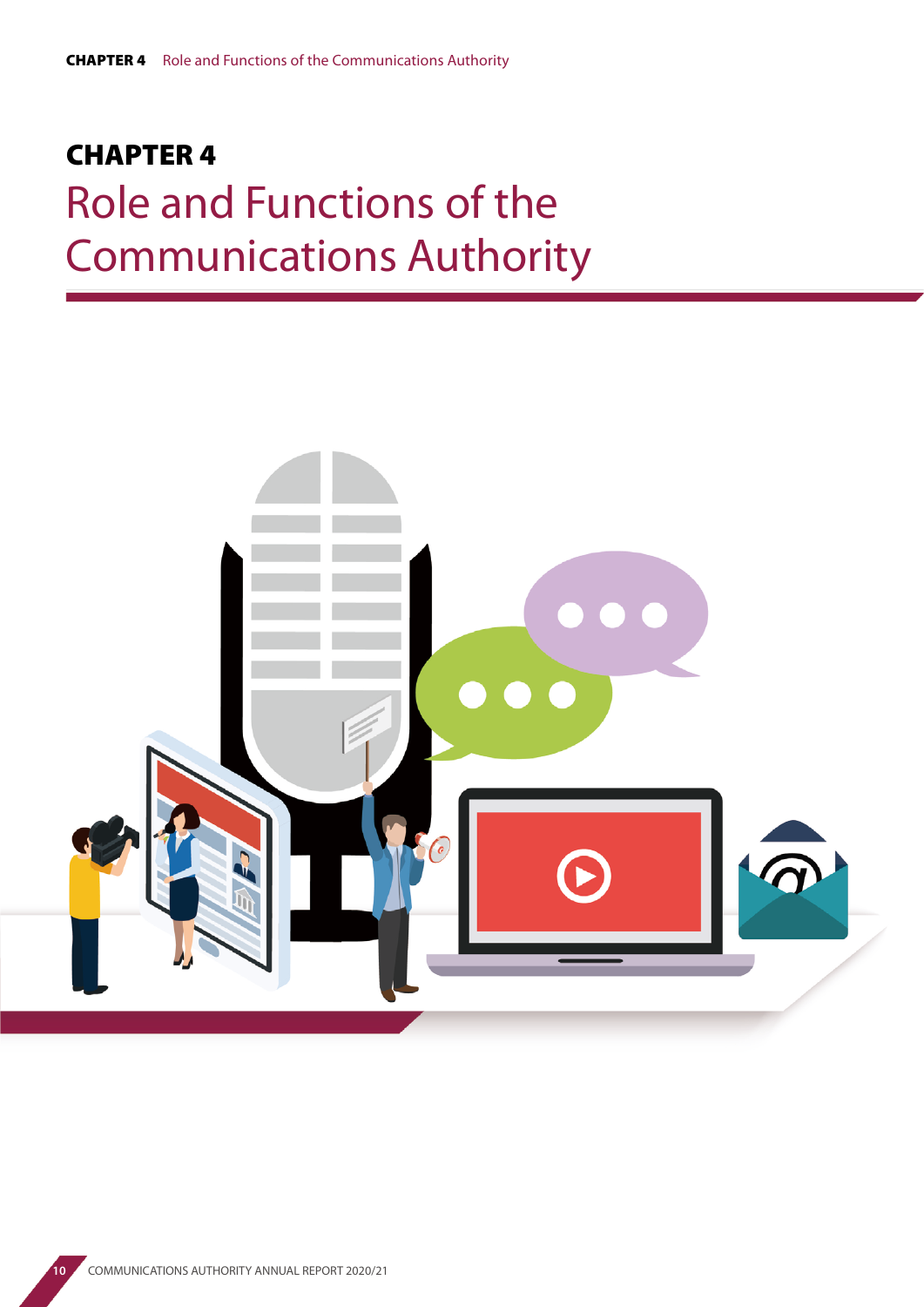# The Communications Authority

To meet the regulatory challenges brought about by rapid technological advancements and media convergence, the Authority was established on 1 April 2012 under the Communications Authority Ordinance (Cap. 616) (CAO) as an independent statutory body and took over fully the functions and powers of the former Telecommunications Authority and Broadcasting Authority. Its role is to regulate the broadcasting and telecommunications industries in Hong Kong in accordance with the CAO, the Broadcasting Ordinance (Cap. 562) (BO), the Telecommunications Ordinance (Cap. 106) (TO), and the Broadcasting (Miscellaneous Provisions) Ordinance (Cap. 391) (B(MP)O). It shares concurrent jurisdiction respectively with the Customs and Excise Department (C&ED) in enforcing the fair trading sections of the Trade Descriptions Ordinance (Cap. 362) (TDO), and with the Competition Commission (Commission) in enforcing the Competition Ordinance (Cap. 619) (CO) in the telecommunications and broadcasting sectors. It also has a role to regulate the sending of commercial electronic messages (CEMs) in accordance with the Unsolicited Electronic Messages Ordinance (Cap. 593) (UEMO).

### The Authority performs the following functions:

#### **(a) Advisory function to SCED and the CE in C**

tendering advice to SCED on any legislation, legislative proposals and regulatory policies relating to telecommunications, broadcasting, anti-spamming or activities

connected with the telecommunications or broadcasting sectors;

• making recommendations to the CE in C on applications for and renewal of free TV licences, domestic pay television programme service (pay TV) licences and sound broadcasting licences;

#### **(b) Unified Regulator of the Communications Sector**

- granting and renewing non-domestic TV licences and other licensable television programme service (other licensable TV) licences;
- preparing and revising codes of practice setting programme, advertising and technical standards for television and radio;
- dealing with complaints about broadcasting issues and imposing sanctions on the broadcasting operators for contravening the various provisions and requirements;
- handling the licensing, financial monitoring and regulation of broadcasting licensees in Hong Kong;
- granting and renewing telecommunications licences;
- managing and administering the radio frequency spectrum and the telecommunications numbers;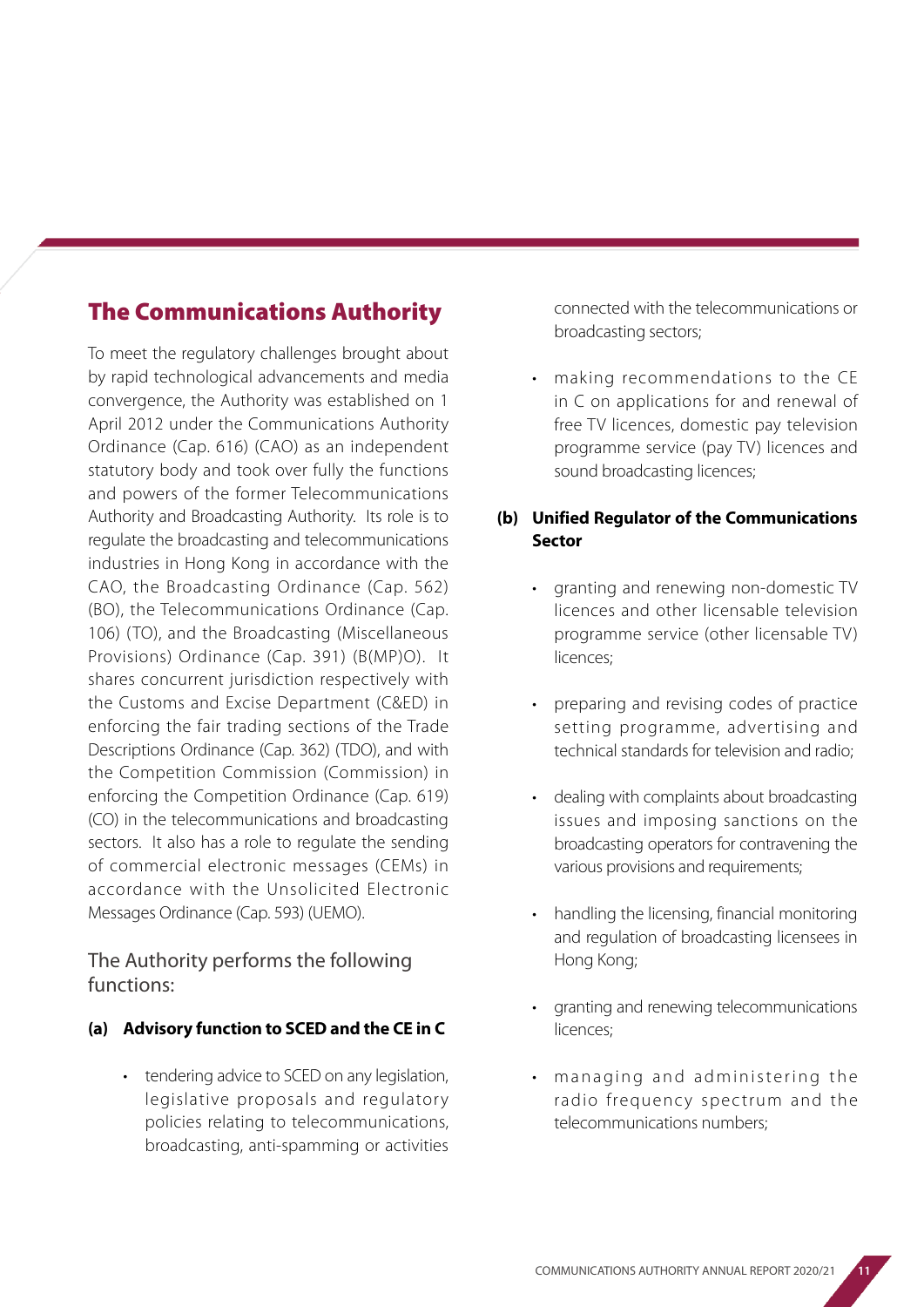- developing technical standards and conducting equipment testing in line with international best practices, and ensuring satisfactory performance of the certification bodies in carrying out certification and testing against the prescribed technical standards;
- facilitating fixed network operators to access buildings to install in-building telecommunications facilities for the conveyance of telecommunications and broadcasting services;
- dealing with complaints about telecommunications services and imposing sanctions on telecommunications operators for contravening the various provisions and requirements;
- handling the licensing, financial monitoring and regulation of telecommunications licensees in Hong Kong;

#### **(c) C o m p e t i t i o n A u t h o r i t y o f t h e Communications Sector**

• enforcing the CO in respect of the conduct of undertakings operating in the telecommunications and broadcasting sectors;

#### **(d) Unfair Trade Practices in the Communications Sector**

• enforcing the fair trading sections of the TDO in relation to the commercial

practices of licensees for the provision of telecommunications or broadcasting services under the TO or BO; and

#### **(e) UEMO**

• enforcing the UEMO on the sending of CEMs.

## **Organisation**

Members of the Authority (except the Director-General of Communications (DG Com) who is an ex-officio member) are appointed by the Chief Executive of the Hong Kong Special Administrative Region. During the period from April 2020 to March 2021, there were a total of 12 members (comprising 10 non-official members, including the Chairman, and two public officers, viz. the Permanent Secretary for Commerce and Economic Development (Communications and Creative Industries) and DG Com).

The Authority has appointed three committees to assist it in discharging part of its major duties:

- the Broadcast Complaints Committee;
- the Broadcast Codes of Practice Committee; and
- the Telecommunications Affairs Committee.

The **Broadcast Complaints Committee** is responsible for considering complaints about broadcasting issues and making recommendations to the Authority regarding such complaints. For the year ending 31 March 2021, it comprised three Authority members and three co-opted non-official members.